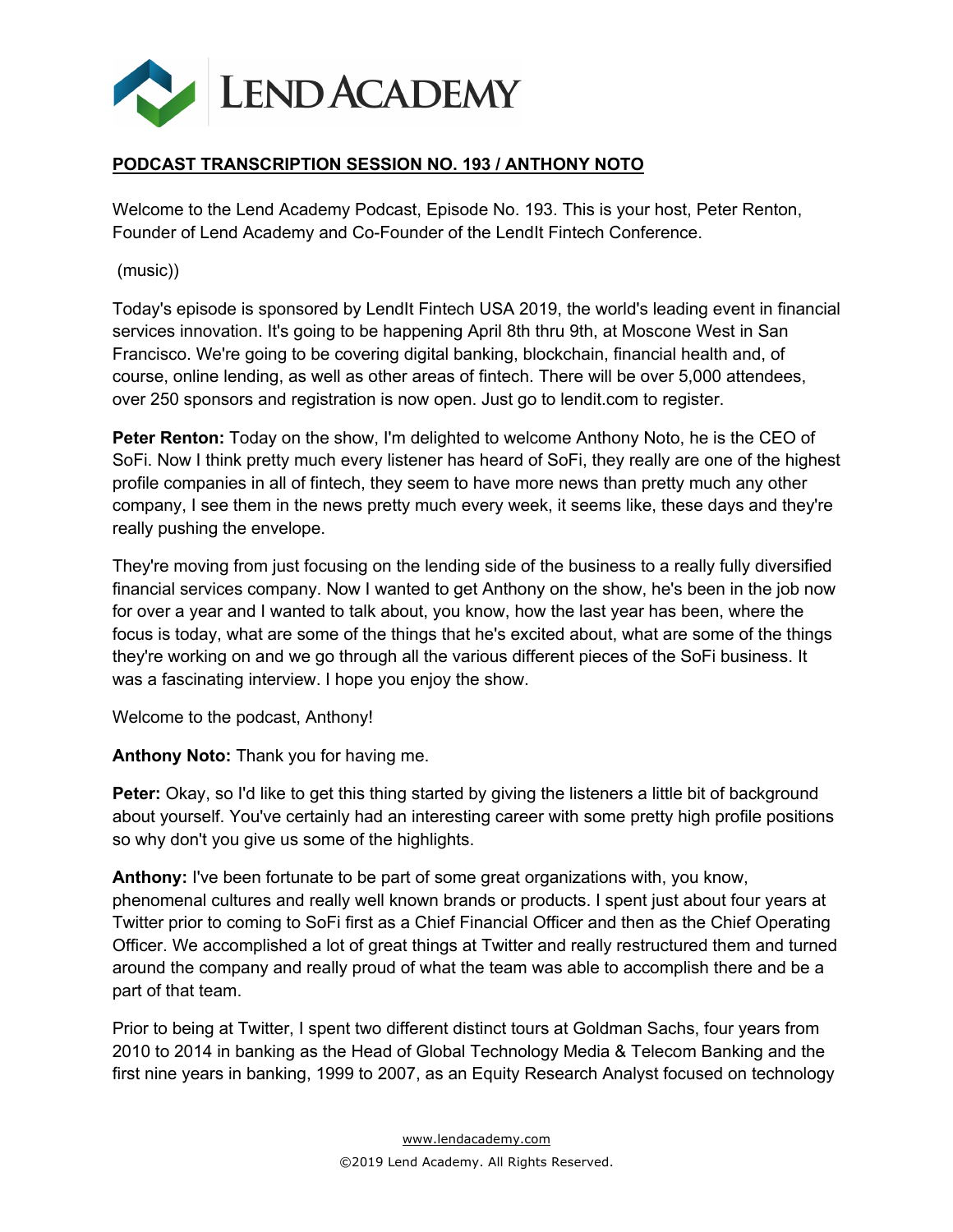

and media companies, initially just on the Internet and then adding entertainment companies and then distribution companies like Satellite and Cable.

In between those two experiences, I was fortunate to spend three years at the National Football League as the Chief Financial Officer.

**Peter:** Okay, so you've been at SoFi now for just a bit over a year and I'm curious to sort of get your take on how it's been and how has SoFi changed over the last 12 months.

**Anthony:** Sure, I'm really proud of the fact that we've made, since we spoke last year, and where we are now and having a couple of important things that tied back to our 2018 priorities and what we're focused on in 2019, if I could. The number one priority when I arrived at the company was to ensure that we stabilized the core lending products in anticipation of an interest rate environment that would be quite (garbled) over the coming years and we focused on per loan economics, variable profitability so that the loans can be durable as interest rates increase and the economy slowed.

We meaningfully improved the approval and economics on a variable profit basis over the course of the year focusing on better efficient pricing, a tighter credit model focus and then really fine tuning our marketing initiatives to ensure that we're getting high quality credit, but also managing customer acquisition cost.

On the operation side, there is an opportunity, not just to drive up efficiency in our operational co-spaces, but also to improve the value to our members that were applying for loans and shortening the time to fund and really drive meaningful increases in time to fund across personal loans and student loans in the order of magnitude on personal loans of 50% and about 30% on student loans.

In addition to that, we made a really tough decision to pull back a little bit on our home loan business or mortgage business as the experience that we were operating under wasn't up to what we thought was adequate for our members, and so we've made a number of different decisions that put us in a great position now in 2019 to really step on the gas and double that business. So that was the number one priority and I feel like the team had to cover up the ball.

Number two was really accelerating our path to providing a border array of products. Our Mission is to help people achieve financial independence and realize their ambitions and we think in order to do that, we have to help our members, current members and new members, get their money right across borrowing, saving, spending, investing and protecting.

We've primarily been a lending business up until the point when I arrived in March and I really wanted to ensure that by the end of the year we are in a position to be able to offer SoFi Money which is now available to everyone to help on spending, saving and paying and also launch SoFi Invest which delivers on the investing component of getting your money right and they were also able to integrate in on the insurance side and to protect some partners. So we now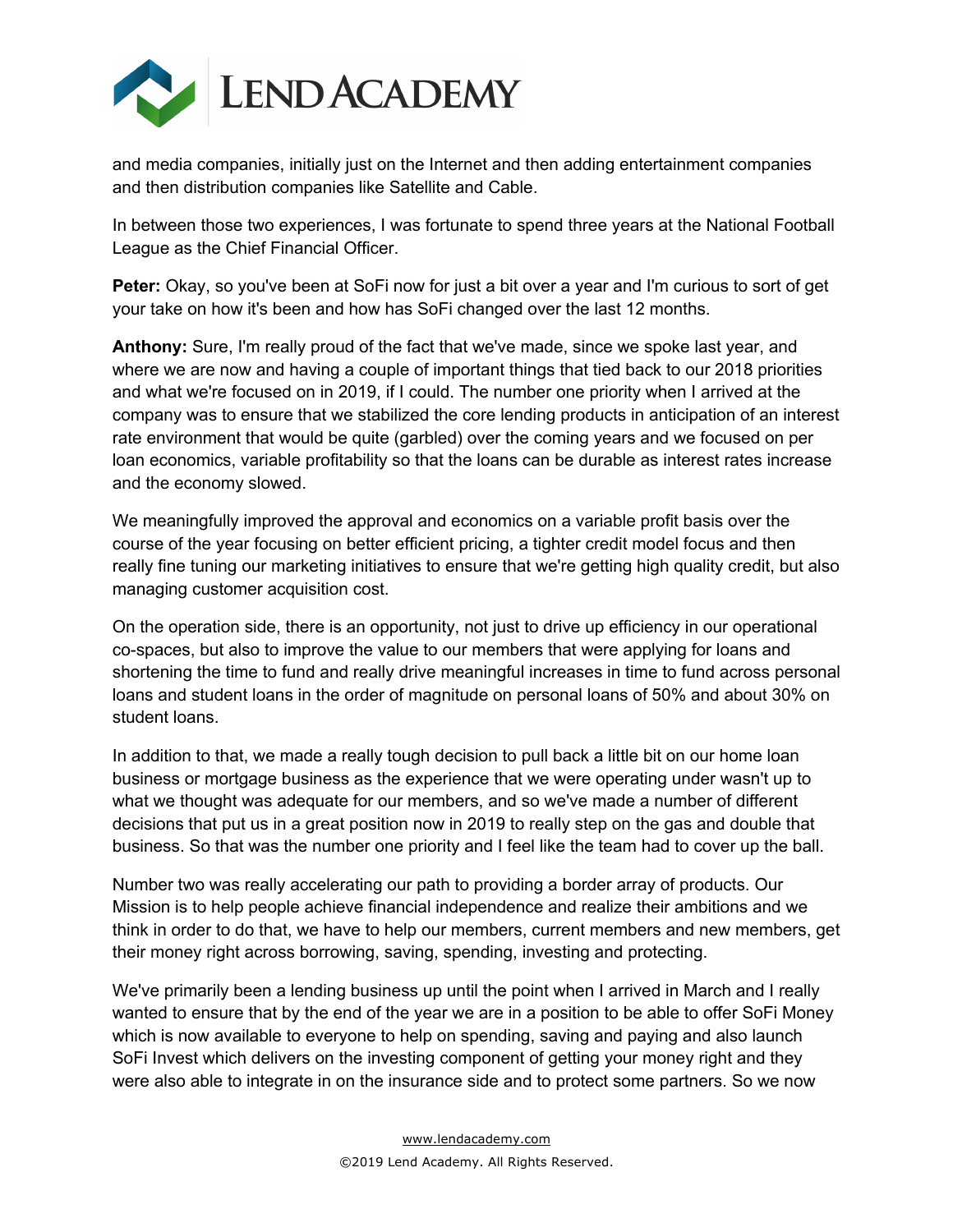

have SoFi Money that's available to everyone through the mobile application. SoFi Invest is available to everyone through the mobile application, in addition to insurance.

The team did a phenomenal job of not just building the right roadmaps to get us to this point, but actually, you know, building the code, deploying it and really building an integrated mobile experience. Our mobile application has been re-launched, the rating had been a 2.8 in the IOS Store when I started; it's now a healthy 4.9 and 5.0 scale in the IOS Store. The mobile app is ranked in the top 80 under finance category and in the Google Play Store it's ranked on the top 60.

We're really proud of that and we're seeing meaningful downloads per day organically on the mobile application which is helping fuel the demand for SoFi Money and SoFi Invest and ironically, even for our loan business so we're really excited about that. And then our third priority, just to hit on very quickly, was to build the foundation of what the membership experience will be like and to build the principles of what we mean by member experience and we were able to do that in the first half of our position and we will start to see that unfold in the mobile app throughout the year, as well as behind the scenes in how we approach pricing, customer service, member events and member services & benefits.

The last thing, which, you know, was probably the most critical to the company's long term success was working out our culture and making sure this was the place that people really wanted to work. We feel passionate about our Mission, we established 11 Core Values, they've been shared throughout the company, they're integrated into our day-to-day functions and business, as well as evaluation of talent and retention of talent and promotions and we just scratched the service on the possibilities, but I'm really proud of what we have accomplished on the cultural side as well.

**Peter:** Okay, okay. So there's a lot there to unpack and I want to actually spend a little bit of time on the different segments here. Starting off with student loans, because that's really still been....I imagine it's still sort of the biggest part of your business, but you guys invented student loan re-financing and, you know, you guys are, by far, the largest In think in the entire country, banks and non-banks, as far as everybody goes. Is this still the main engine of your growth as far as revenue goes and if so, like how do you continue to grow, you know, to what's becoming a fairly mature segment.

**Anthony:** Yeah, I'd made a couple of points. We are more diversified on student loan refinancing from a member activity standpoint. It's going to be the case that will have more members and SoFi Money and more members in SoFi Invest and SoFi Advice than we have them either student loan re-financing or personal loan re-financing. We're not there yet, but by the end of the year we're going to be pretty diversified across all over those different products.

Quite frankly, I anticipate that we'll be relatively even across all those products by the end of the year and as 2020 unfolds, it's likely going to be the case that we'll see SoFi Money and SoFi investing larger than the number of members in student loan re-financing as well as personal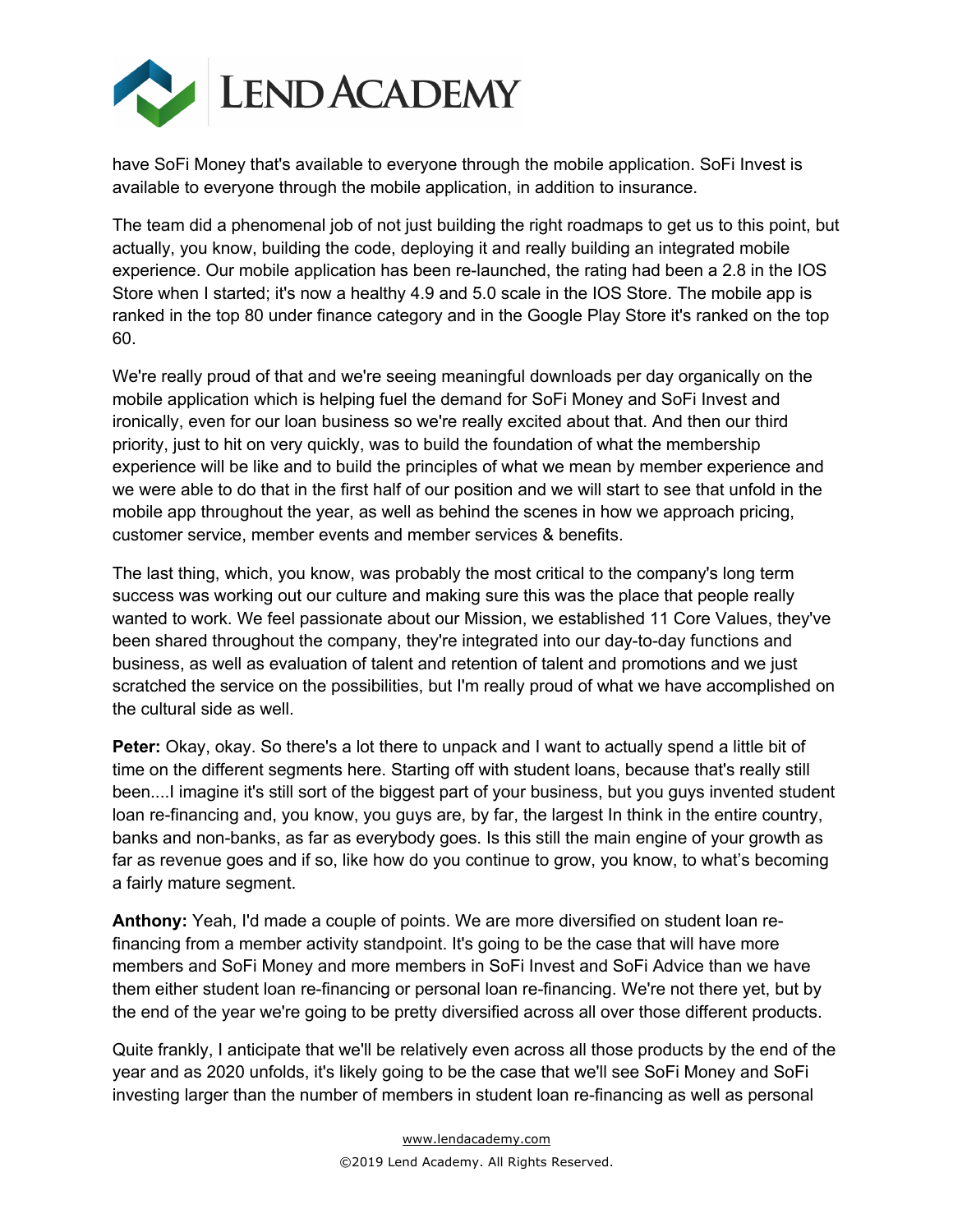

loan financing. But, today, student loan re-financing is still a significant percentage of our overall revenue. I was referring before to the number of members that we have and that and personal loans are the two biggest drivers of revenue in totality. They're both expected to grow quite meaningfully in 2019.

We expect to see an acceleration in our revenue growth given that we focused on quality in 2018 over quantity to ensure that our loans are durable. Now that we have that right quality measured by variable profitability and return on equity, we can really step on the gas within the credit and quality box that we've created. So, we expect decent growth from both those businesses today and an acceleration overall in revenue because of the opportunity we have to grow each of those businesses.

**Peter:** Right, and then you said....you mentioned before with mortgages, obviously mortgages....the loan sizes are much larger, is this something you're also going to be trying to grow significantly in 2019?

**Anthony:** We think we have an opportunity to double the loan volume within home loans or mortgages and that will be a nice increase in revenue relative to 2018. Our members really want to have a relationship with us beyond one product; we're seeing the cross buying already happen. On average, it's been the case historically that about 40 to 50% overall mortgages are actually taken out by existing members. We're seeing some really interesting trends of cross buying in our other products that we're excited about and I think we'll create a competitive advantage for us over time.

**Peter:** Okay, so let's switch to SoFi Money and full disclosure, actually, I am a SoFi Money customer, I joined the waiting list as soon as I could and I opened my account, I think it was in January and I do....I think you've done a really nice job there and having a pretty compelling offering.

But, what I do want to know is like obviously this is a product that is competitive out there, but you've got a lot of competitors as well. Two questions, one, how are you actually going to make money on this product because you are giving very high interest rates and you're can't hold deposits yourself, as least as of yet. I guess maybe we'll start there, how are you planning on making money on this product?

**Anthony:** Yeah, I'd make a couple of points. First, I'd say we're looking at all of our products holistically, our products are member relationship and how those relationships translate into our overall business model and putting revenue and cost. So there's an inter-relationship between all of our products that we'll focus on over the long term.

But just to answer your specific question, SoFi Money, there are two primary revenue streams that we generate from SoFi Money today and there could be more in the future. The first primary revenue stream is the interest that we make on your deposits through a partnership that we have and that's pretty common of both existing banks and new bank competitors, and the second revenue stream we generate is an exchange rate on your debit transactions. We do not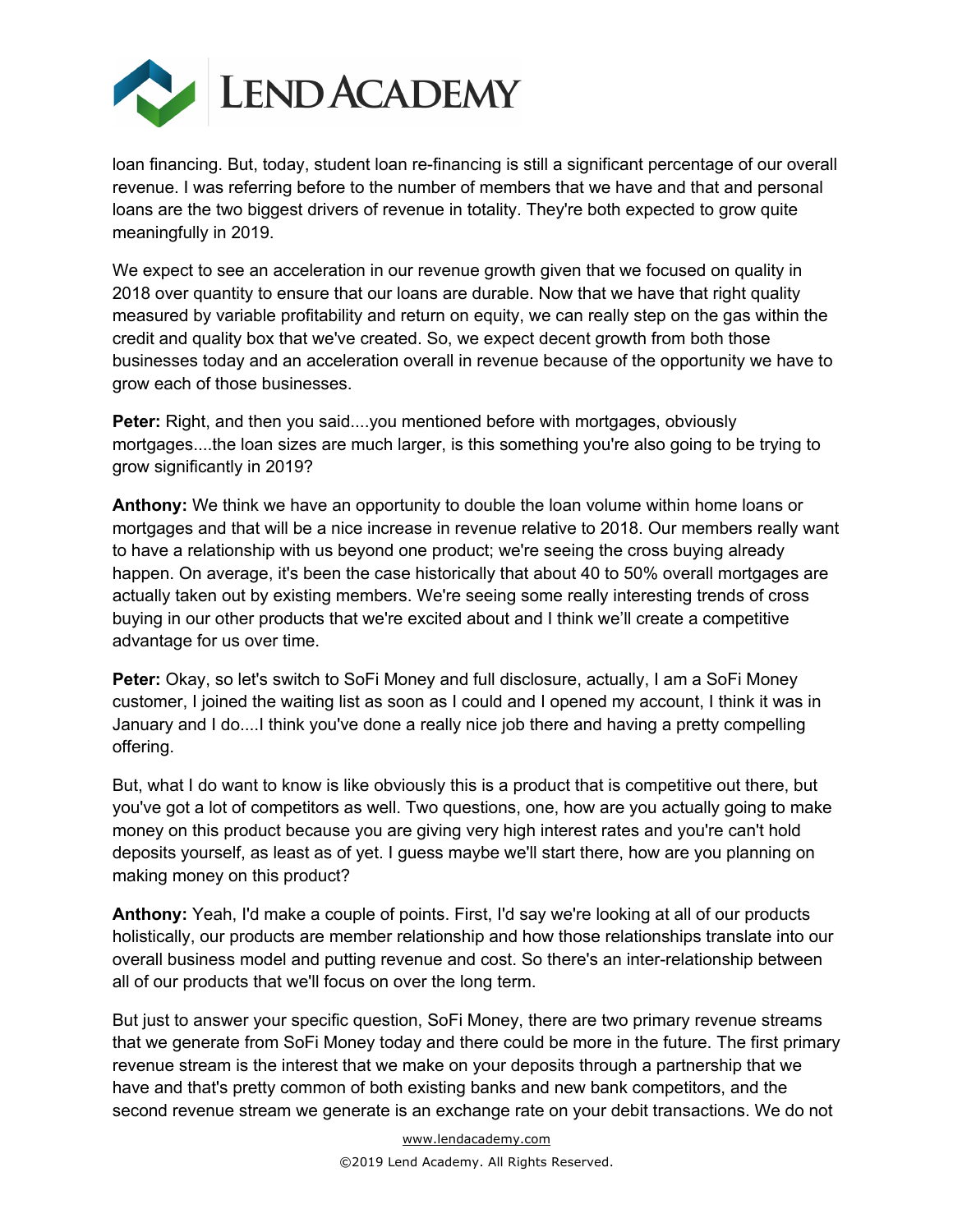

charge any other fees from an account fee standpoint. ATM's are rebated so you have complete access to your money to spend where you want and to be able to spend as much as you want.

The important thing about our product is that we're giving you a really high interest rate at 2.25% and no requirements on direct deposit or advance minimums and you have access to that cash when you need it, where you need it to be able to pay, whether it's person-to-person payments, Bill Pay electronically, Bill Pay…we'll send a check for you, you can transfer money in and out of the account to your other accounts and you have the functionality of a debit card, ATM card and, of course, the integration with Apple Pay and Samsung and Google Pay. So we're trying to give you the best of both worlds as it relates to how to manage your money and spending, saving and paying.

**Peter:** Okay, okay, that makes sense. So when I...I opened up my SoFi Money account which I have right now and you can see you're pushing other products here. Right underneath it is SoFi Invest and I want to get to that in a second....like obviously the student loan product/personal loan product, they're fairly high margin products and you talked about it yourself and you already said that you expect large numbers of people signing up here, do you expect significant cross sell between SoFi Money and then your loan products?

**Anthony:** Yes, absolutely, we're already observing...today, we're not trying to bring any new product marketing in the app to a SoFi Money member or SoFi Invest member and people are using the application assigned for those products by using those products. They're becoming aware of other products and then they're using a second product. So it's very small numbers in total, but the observation on a percentage basis is much better than we thought it would be and it's very encouraging.

So our strategy is to really put the member at the center of what we're building and deliver to them the best borrowing or saving or spending or investing or protecting experience that we can. Our hope is that as we do that and they become comfortable with the brand and they trust the brand, they'll be aware of the other services that we're offering across those five activities and then they'll consider those brands when they're making that choice and they're really signs that that's working.

**Peter:** Okay, so then with SoFi Invest....actually, I can see there's a button on your Home Page with SoFi Invest so it's clearly something you're also pushing hard and it seems like.....you know, you've launched a brokerage business. I mean, I feel like in the last month there's been news coming out of your page almost every week pretty much where you've got the brokerage business, you're talking about zero fee ETF's, you're talking about crypto trading in partnering with Coinbase.

So maybe let's take a step back and say, what is SoFi Invest kind of ....what are you trying to achieve? Are you trying to be the one-stop shop so no one ever has to go to Schwab or Fidelity or Vanguard, whatever, what are you trying to achieve with SoFi Invest?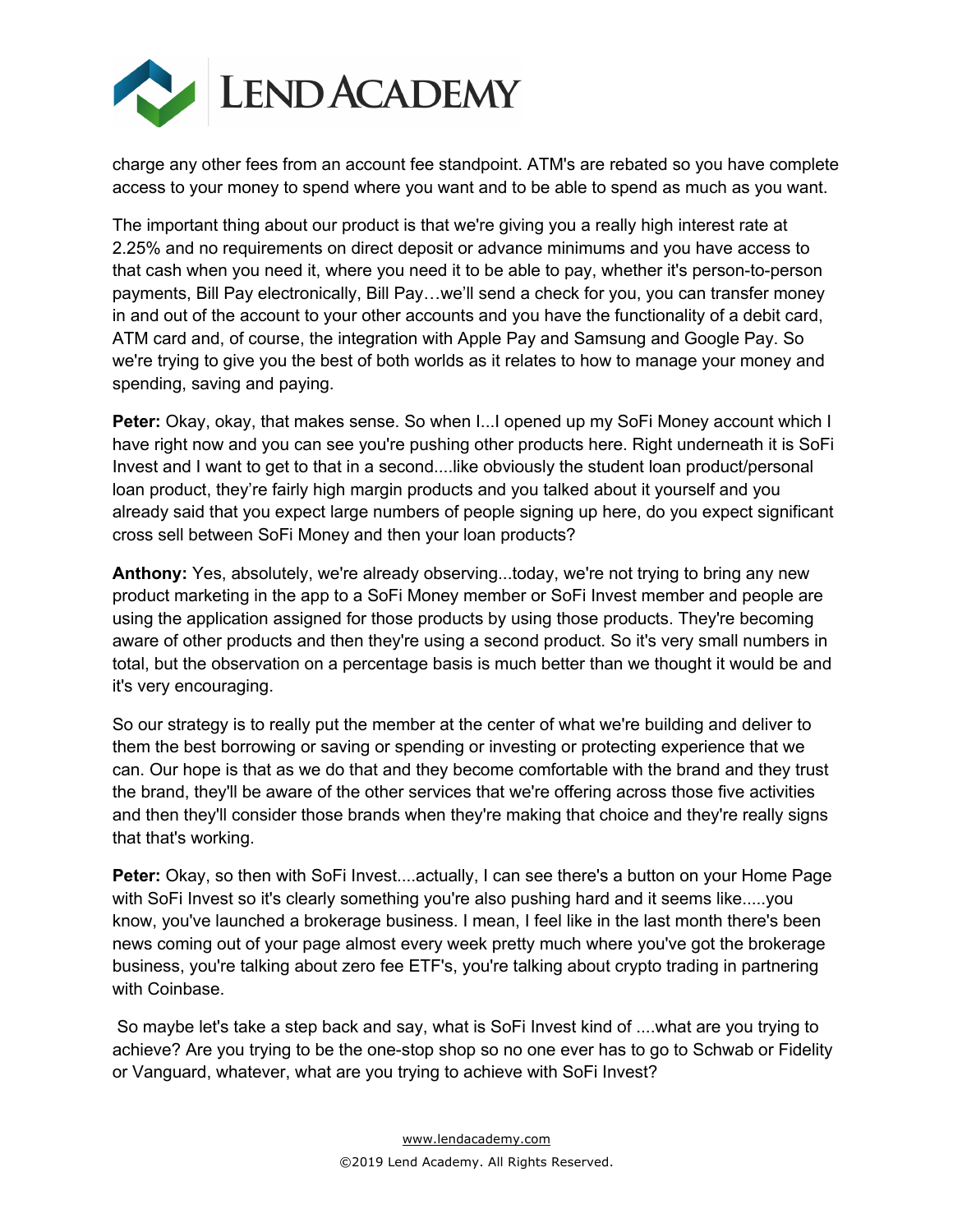

**Anthony:** Yeah, so I tie it back to our overall job to be done and then our Mission. When I mention job to be done, I'm really applying to our differentiation the concept that Clayton Christensen used in his book, *Competing Against Luck*, in that we ask ourselves, why will a member hire us versus others and we think our job to be done in that hiring decision by a member is to help them get their money right. If we help them get their money right they'll reach financial independence and realize their ambitions.

In order to help them get their money right, we're focused on all the activities that you do with the money as opposed to products or businesses and those activities are borrowing, saving, investing, spending and protecting. So our initiative behind SoFi Invest is to help people invest better and get the money right because they're investing better in addition to their other activities. We think about within that category of SoFi Invest we want to offer a fast, easy to use solution; the fastest place to open an account, the fastest place to fund, the fastest place to buy a stock or an ETF or to invest in a Robo strategy, the fastest place to sell, the fastest place to do research; always accessible, always convenient.

Second is selection and so we're focused not on just offering Robo advisory strategies, but also offering single stocks, ETF's and our own ETF's, for that matter, to fill-in a void where our direct target of millennials and Gen Z may have an area or pick an interest that's not been met by this selection that's being offered by others across the investing universe. So the first is fast; the second is selection; the third is content and the fourth is convenience.

As we release the content which are broad strategies; everything from education to helping for planning and so we do provide on the platform, on the mobile app articles and blogs about investing, about dollar cost averaging and to educate our members. In addition to that, within the app, you can click on the Membership tab which is right on the Home toolbar in the bottom next to the Home tab and choose to sign-up for a certified financial planning session with one of our certified financial planners.

You can schedule that right in the app and use your phone to conduct that conversation and so it's not just the products that we're offering in a fast way, but also supplementing the content across the spectrum of everything from quotes and news about companies, the news about business, to regional content to also live on planners.

And then last, convenience, we want people to be able to access their accounts from any device at any time. There are a number of other convenience factors that we'll add-in over time in addition to the other four differentiators that I mentioned.

**Peter:** Right, right. So I want to switch gears a little bit and talk about regulation, you know, you guys...it was before your time at SoFi, but you had an ILC application out there which you guys pulled and clearly, you're sort of ....you are entering into so many different areas of financial services and I'm sure it would be nice to have access to the banking system directly. So where are you at with bank charters today?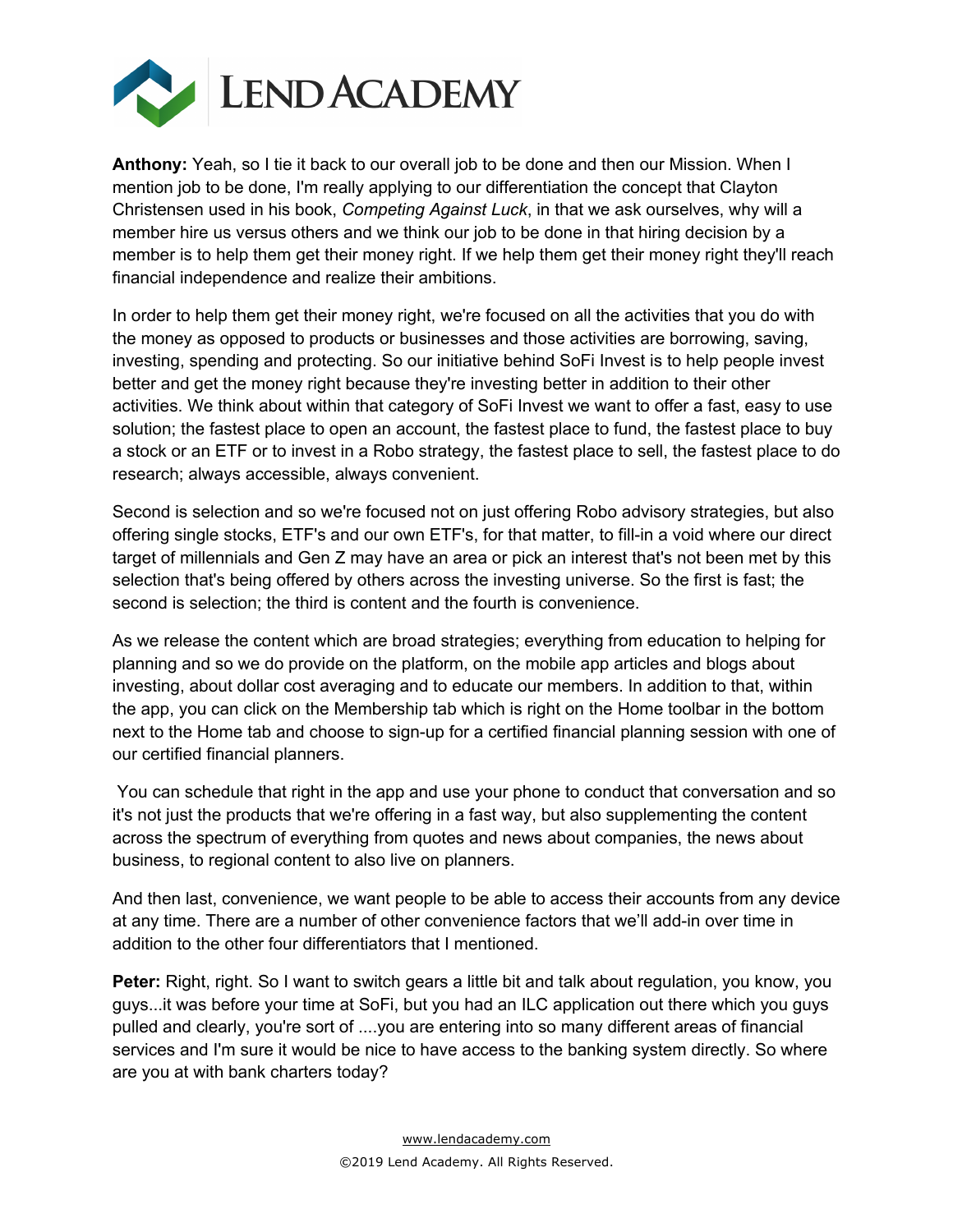

**Anthony:** Sure, 2019, and we have five priorities. The first is to build a mobile first/member first experience and drive the penetration of SoFi Money, SoFi Invest and SoFi Advice. Our second key priority in 2019 is to build out a membership experience more broadly and more overtly to members as they come on the platform. Our third is to continue to drive efficiency and effectiveness of our lending platform and as we relate to that, we will evaluate different ways to lower our cost of funding and financing.

We're really fortunate today in that we have a three-layered approach to financing the loans. We have our own capital which is, as it has been publicly reported, \$2 Billion of equity has been raised. In addition to that, we have partnerships with a number of banks, over 20 banks that provide us nearly \$6 Billion of warehouse facilities and we also have a very important unsecured line of credit that's over \$500 Million. There is an opportunity for us to lower our cost of funding by building a deposit business and having the company as a whole being an IDI, insured deposit institution.

There are a couple of paths to go down to relate to that. we've evaluating those paths, whether it's national banking charter or an ILC and the team is in the process of really thinking through all the strategic implications of either one. We haven't made any decisions either on either one or actually going forward to try to become an IDI type of company, but it's clearly an opportunity for us to meaningfully lower our cost of funding by 50%.

**Peter:** Sure, sure. Okay so then, when you look at the broader market today you've got all these different....you know, challenger banks, neo banks I guess you call them, like Chime, Stash, Varo and many others coming; Europeans coming, Revolut, Monzo and N26 and then you've also got the big banks. Many of them are putting out digital offerings directly to sort of the target market of millennials and Gen Z. So who do you see as your main competitor today and how are you differentiating?

**Anthony:** Yeah, I don't think about it in that construct. I think about it in the construct of who provides better borrowing, who provides competitive abilities to spend to be able to invest, to be able to protect. So we think about those activities because those activities are trying to help our members do better and, as you can imagine, there's a long list of companies under each one of those five activities. So there's no one competitor, it's we're competing against that activity which is offered not just by traditional banks, also fintech companies and then what I'd say is increasingly and probably non-fintech companies.

**Peter:** Okay, okay. So basically then if you look at obviously the SoFi Invest, you've got to make something really compelling because you've got people offering free stock trading now, there's free mutual funds, I know you guys have the free ETF's so we're looking at that specifically then and it's a very sophisticated space already with many homely entrenched players.

I mean, like the zero fee ETF, you know, got a lot of publicity, I'm just curious about how you sort of make a dent in the millions and millions of customers out there. As you know, it's not easy to get people to switch, are you focused primarily then, with this particular product, on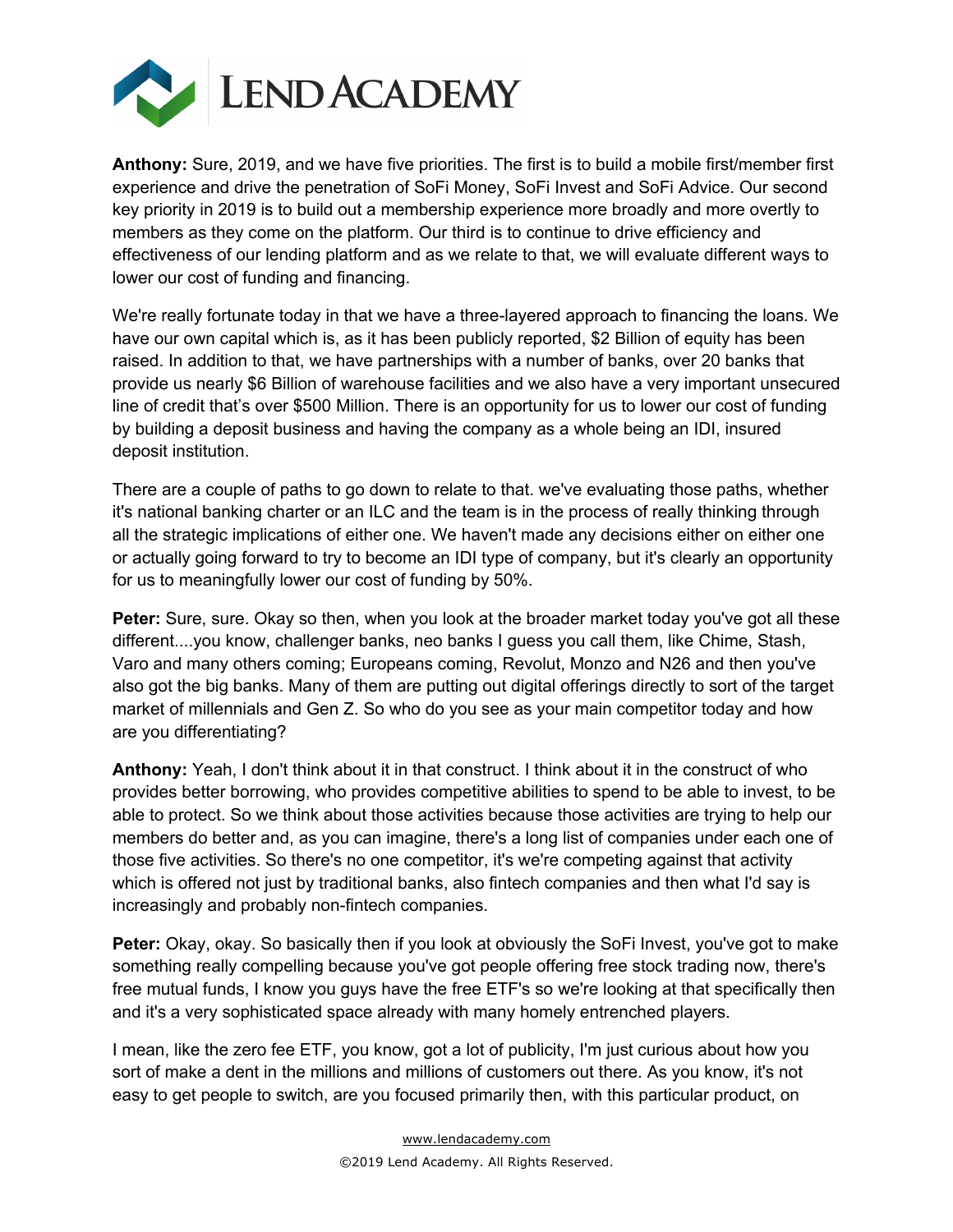

people starting like an investment program for the very first time, are you trying to get people to switch, or both?

**Anthony:** They are core target and I use the word core purposely. Our core target for SoFi Invest is a new or beginning investor. And our goal, our goal is to help educate them on the benefits of investing to get their money right, our goal is to help educate them on how to actually invest and to, over time, become more confident in what they're investing in and what they expect from a performance and a risk standpoint.

One of the reasons why we're offering, you know, we're in the path of offering stocks and fractional shares and one of the reasons why we're offering unique ETF's and one of the reasons what we're not charging for trades or charging on the ETF's that we've announced and also offering Robo advisory is to make sure that as we start to drive a connectivity point between us and a potential investor, new or beginning, that they have the broad selection they would consider.

Some want to buy stocks, some would prefer to start with the Robo account, some would prefer to buy a small amount of something that they already buy as a consumer, but actually the cost of one share is too high relative to what they would like to pay. As an example, Amazon is a company that has stock priced for one share is a really meaningful amount of investment and so being able to buy that in a fractional share is unique.

So we want to help these new and beginning investors, take the money that's sitting in their cash account or their money account that's not earning interest, that's not really compounding over time and solely educate them on buying things that they like and being confident in what investing really means and taking them from some that's very familiar like in the case of a consumer that spends a lot of money on an Amazon and having them become an owner of one of those companies that they spend a lot of money on and then over time as they get confident and understand what investing means, bringing them along the path of a more diversified portfolio and at a risk adjusted return that meets their individual long term financial goals.

The fact that we have stocks or we have fractional shares, we have ETF's, we'll soon have our own ETF's and we have Robo and there's no charging for trading or commissions is actually very unique, reduces the friction and gives them the assortment they would consider across the range of things that they would do first.

**Peter:** Okay, so I want to get back to the lending business for a second and talk about securitization. You know, I went back and looked at some of the numbers from PeerIQ last year and you guys were more than 50% of the total volume that went through in the online lending space in the securitization markets in the....you know, talking about consumers and student loans. So do you still look at securitization as really the absolutely critical funding source as you thought when you look at expanding and increasing the volume of the loans you put through?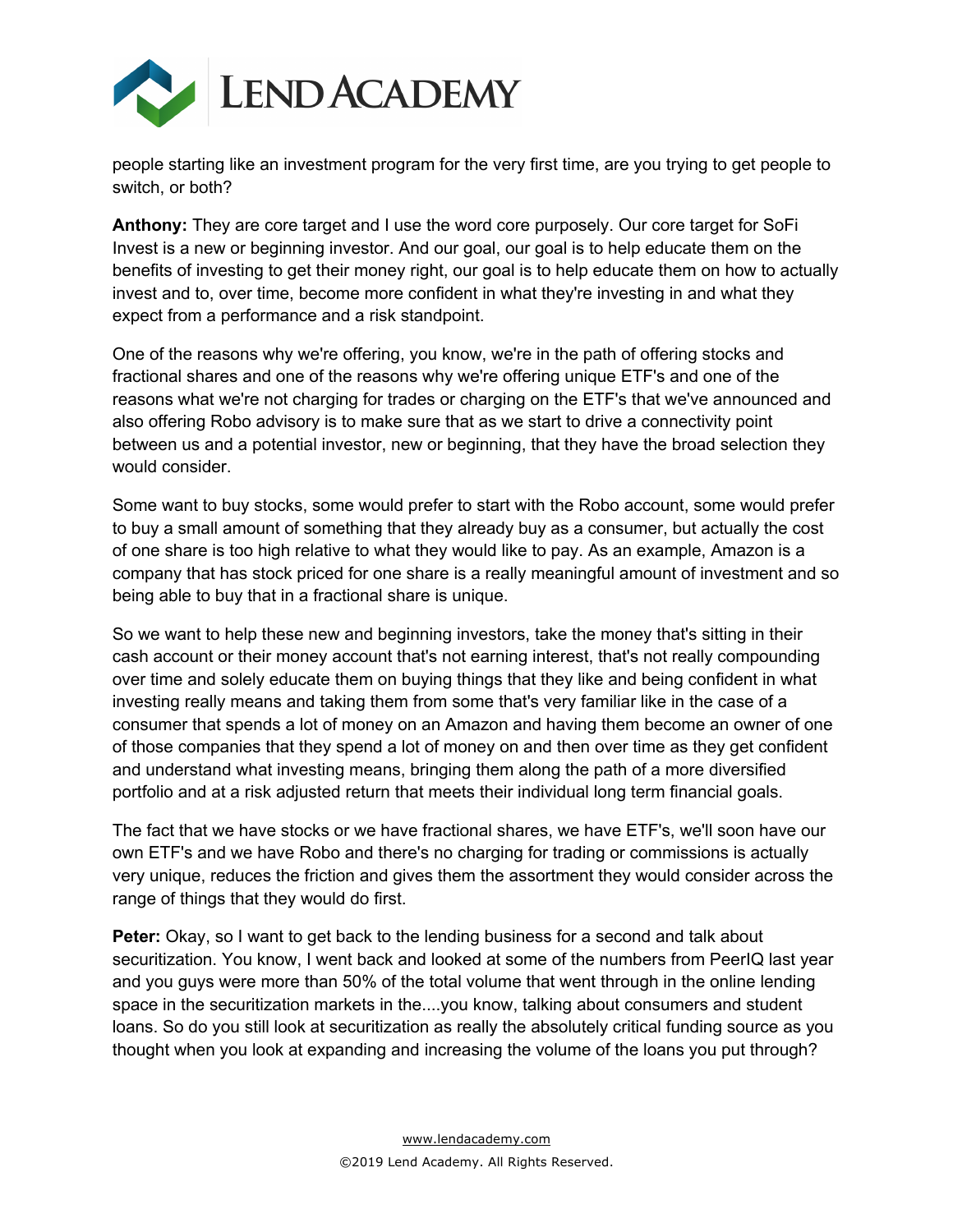

**Anthony:** You know, we're evaluating the varied different types of financing sources for the loans. You know, we obviously cannot use SoFi Money deposits or SoFi Invest deposits for financing source without a bank license at SoFi, either an ILC or a national charter so at some point, if we have an IDI organizational structure and a charter we could consider that, but until we do, it's really not even a question.

**Peter:** Okay, okay, fair enough. So then you haven't mentioned it...I presume this is not on the horizon, but I know the listeners will want me to ask this question, IPO plans for 2019, anything, where are you at with potential future IPO?

**Anthony:** It's not a priority and we have no plans as it relates to that.

**Peter:** Okay, okay, fair enough. So then I feel like you've got so much that you're trying to do here, you know, it feels to me, the news comes out all the time, I'm curious to see....like as you're managing the different areas of your business, I mean, where do you spend your time personally? Are you really.....and obviously you've got a strong investment background with Goldman Sachs, obviously you spent time at Twitter, but like what areas of the business are you most connected to right now?

**Anthony:** I don't think I would highlight one area as it relates to the businesses or being more connected than the others. They're all in different stages of business formation so I'm spending equal parts on all the five different areas that I mentioned. Outside of the day-to-day running of those businesses, I'm spending a significant amount of my time on recruiting great talent. We're hiring a significant number of people in 2019 and one of the major areas of focus within is we're re-hiring these great product engineering and design people.

We've launched a lot in a year and we have very ambitious clients that continue to shift more and more innovation every week and so that's the area of the company that I'm most focused on, attracting and retaining great talent. I'd say the second area outside of the businesses and attracting and retaining great talent is on partnerships. We teach you partnerships as they can accelerate the path for and making sure that we have the right top-to-top relationships with key partners, both current partners and future partners.

And then, last, really focused on building out the best culture in the world, our goal is to have the best culture in the world and we do not believe it takes any special type of innovation or technology or access to capital to get there. It really requires leadership, alignment and accountability and we're committed to having the best culture in the world and making sure those three things are true and so I spend a lot of time on that as well.

**Peter:** Okay, so then where are you hiring people? I mean, I know you've got the San Francisco office, Healdsburg, I think there's something in Montana, I think from memory, or Idaho, where are you hiring people today?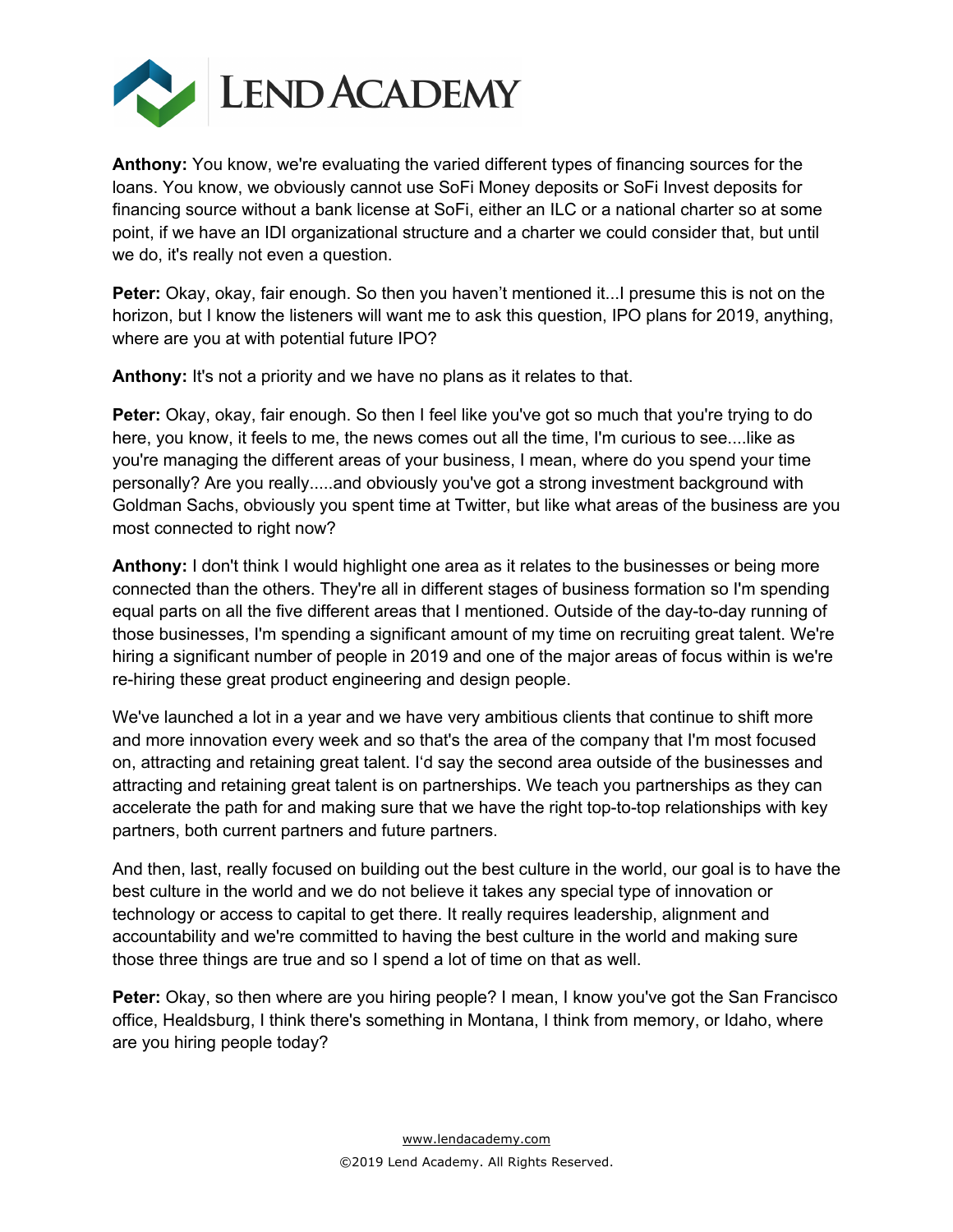

**Anthony:** Yeah, geographically, we're hiring from all of our current locations across the eight different cities that we have physical locations in, we've had a small office in Seattle in addition to what we have already. As it relates to people, we've been really fortunate to be able to hire really experienced people from leading technology companies in the United States and the leading financial companies. I've been quite pleased with our ability to attract some people that have achieved significant things from the consumer Internet and technology world, in addition to getting some really experienced executives from the traditional financial world.

Rich Garside is the Head of Global Operations, thirty plus-year veteran from Citi; Assaf Ronen is our Head of Product who came from Amazon where he was a key leader driving the growth of Alexa Shopping; Tony Donohoe who came from Expedia as the Head of the Expedia brand CTO, he is our CTO; Michelle Gill is our CFO who was a Partner at Goldman Sachs and then was an investor in Structured Products at TPG.

We've also been able to hire great business unit leaders in each one of our business units from the walks of the financial services industry so I have been really pleased with our ability to find really talented experienced people across the big diverse area of industries.

**Peter:** Okay, okay, we're almost out of time, but what is the total head count today?

**Anthony:** We're about 1,400 people.

**Peter:** Okay, okay. Two more questions before I go, one real quick, are the challenges of SoFi had in 2017, do you feel like....obviously, it's well behind you now, are you still asked about that when you're talking to new hires, when you're talking to reporters or do you feel like it's now ancient history?

**Anthony:** I'm definitely not asked about that. I'm more asked about how do you build a culture, are you committed to build any culture, what's the mission of the company, is the company, as whole, passionate about that mission, where do you want to take the business over the next five to ten years as opposed to the next year.

I would say those are the three biggest focus areas for the people we're trying to hire, generally, and then when we get into specific cross functional areas and expertise like technology, there's definitely a focus on innovation and using new technologies and how to think about the impacts of those technologies over the long term.

And then on the financial side, without a doubt, there's questions about regulation and our ability to operate in a regulatory environment and as a regulated entity, which we already are, given that we have loan licenses by state, in addition to really understanding the amount of impact there's in the business because of regulation, all of which we think is reasonable and has allowed us to operate at a really high pace of growth.